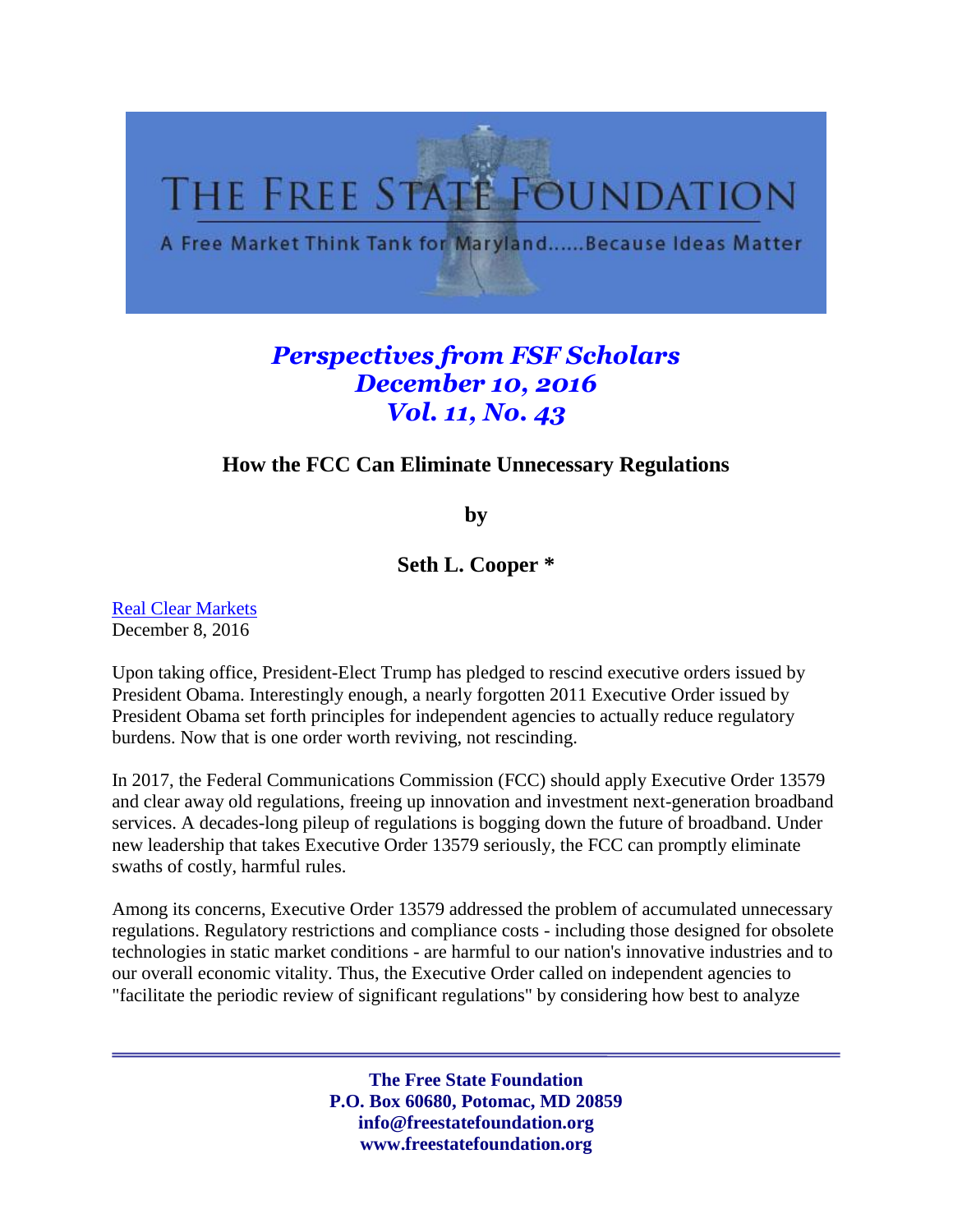"rules that may be outmoded, ineffective, insufficient, or excessively burdensome, and to modify, streamline, expand, or repeal them."

Despite the fact that President Obama paid no mind to it, Executive Order 13579 offers a fine framework for assessing new regulations and reviewing old ones. It charged independent agencies such as the FCC to follow the same principles that prior executive orders charged Executive Branch agencies to follow. Namely, independent agencies should propose or adopt regulations based on reasoned determination that benefits justify costs. Best available techniques should be used to quantify anticipated present and future benefits as accurately as possible. In addition, regulations that are necessary should be narrowly tailored to impose the least burden on society. Also, independent agencies should identify and assess alternatives to direct regulation, including use of economic incentives or public disclosures of information.

Many worthy proposals for cutting back old regulations require action by Congress. But the FCC can apply the Executive Order 13579 principles without congressional say-so. Numerous FCC regulations were designed for 20th Century copper wire-based telephone services or analogbased cable TV services. Those regulations have been upended by the dynamism of today's digital broadband-centric communications markets. Cross-platform competition spurred by wireless services and direct broadcast satellite services gives consumers choices that were previously lacking. The FCC ought to consider current market realities when applying the Executive Order - and to eliminate or reduce the scope of regulatory reach based on considerations of cost-benefit, narrow tailoring, and less restrictive alternatives.

The FCC can also implement the Executive Order principles on a going-forward basis. Evaluation of likely costs and benefits and less restrictive alternatives to regulation have been conspicuously absent from recent FCC overreaches. The agency's so-called Open Internet rules, broadband privacy restrictions, proposed business data price controls, and proposed video device regulations all manifest a disregard of Executive Order 13579. FCC application of the Executive Order combines a less restrictive approach to perceived problems with more rigorous empirical analysis of proposed regulations.

Regulatory policy is often hotly debated along partisan, ideological, and interest group lines. But Executive Order 13579 offers a common frame of reference that appeals to diverse viewpoints. Or at least it should be. The Executive Order was issued by President Obama and publicly endorsed by his first-term FCC Chairman, Julius Genachowksi. It also reflects common sense: Public benefits of regulations should outweigh costs. Necessary rules should be targeted to serve their actual purpose and avoid waste. And rules that protect the public from actual harm should be retained. For the FCC, applying the Executive Order principles means following through on a course announced with great fanfare by the Obama Administration yet never seriously pursued.

Now, a new Administration and Congress bring renewed hope for regulatory reform. Until Congress acts, the FCC can take the lead in eliminating or curtailing unnecessary and harmful regulations. By vigorously applying Executive Order 13579, the FCC can promote a proinnovation and pro-investment future for broadband in America.